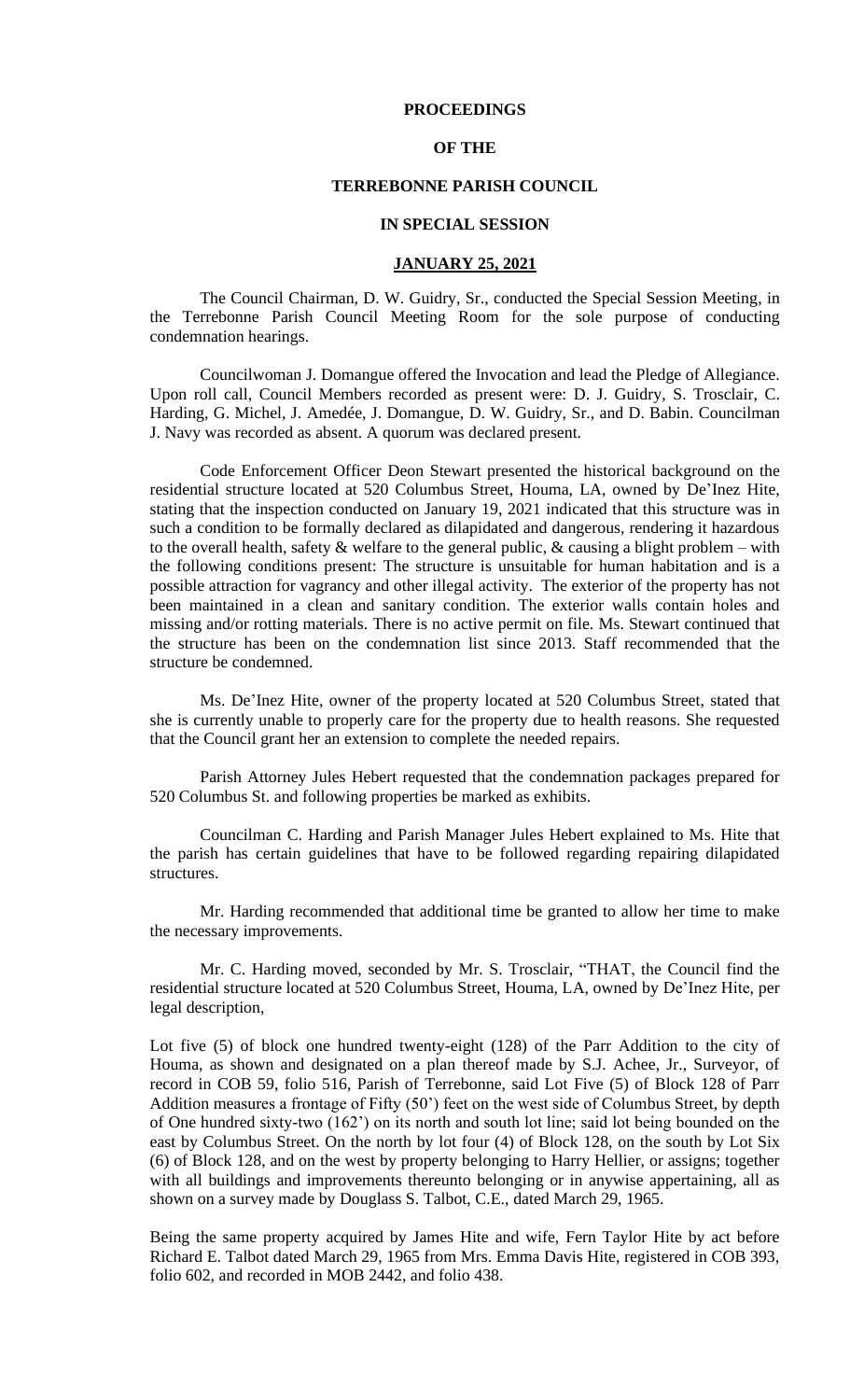is in a dilapidated and dangerous condition that endangers the health, safety, and welfare of the public. Accordingly, the structure is hereby condemned, and the owner is hereby ordered to demolish, and/or remove the structure by February 28, 2021. In default of which the Terrebonne Parish Consolidated Government may proceed to do so, and in accordance therewith, the Parish Administration be authorized to proceed with the bidding process for the demolition and/or removal."

The Chairman called for the vote on the motion offered by Mr. C. Harding THERE WAS RECORDED: YEAS: D. J. Guidry, S. Trosclair, C. Harding, G. Michel, J. Amedée, J. Domangue, D. W. Guidry, Sr., and D. Babin. NAYS: None. ABSENT: J. Navy The Chairman declared the motion adopted.

Code Enforcement Officer Deon Stewart presented the historical background on the residential structure located at 515 Antoine Street, Houma, LA, stating that the inspection conducted on January 19, 2021 indicated that the structure was in such condition to be formally declared as dilapidated and dangerous, rendering it hazardous to the overall health, safety  $\&$  welfare to the general public,  $\&$  causing a blight problem – with the following conditions present: The structure is unsuitable for human habitation, the exterior of the property has not been maintained in a clean and sanitary condition; maybe a place for harboring stray animals, rodents, insects,  $\&$  vermin infestations; the interior has not been maintained in a clean and sanitary condition; the property is inundated with junk & trash; and there is no electrical service. There is no active permit on file. Ms. Stewart continued that the structure has been on the condemnation list since 2017 and there was no progress to date. Staff recommended that this structure be condemned.

Parish Attorney Jules Hebert, on behalf of Administration, presented evidence of the entire record submitted by the Nuisance Abatement and Planning Department which supports condemning the structure located at 515 Antoine Street, Houma, LA.

Mr. C. Harding moved, seconded by Mr. Babin "THAT, the Council find the residential structure located at 515 Antoine Street, Houma, LA, owned by Roberto J. Robledo and Bessie Robledo, per legal description,

A certain lot of ground situated in the Parish of Terrebonne, Louisiana just west of the City of Houma, measuring seventy-two feet, six inches (72'6") front on the East side of Antoine Street by depth between parallel lines of One Hundred Twenty (120') feet and being the South-Most portion of Lots One (1) and Two (2) in Block Nine (9) of West End Subdivision made by T. Baker Smith, C.E. February 21, 1950, recorded in C.O.B. 125, folio 105, Terrebonne Parish; said lot being bounded in the East by Lot Three (3) of Block Nine (9) South by Eliza Street, West by Antoine Street and North by property of L.J. Freeman or assigns; together with all the buildings and improvements thereon and all rights, ways, privileges, servitudes and appurtenances thereunto belonging or in anywise appertaining.

is in a dilapidated and dangerous condition that endangers the health, safety, and welfare of the public. Accordingly, the structure is hereby condemned, and the owner is hereby ordered to demolish, and/or remove the structure by February 28, 2021. In default of which the Terrebonne Parish Consolidated Government may proceed to do so, and in accordance therewith, the Parish Administration be authorized to proceed with the bidding process for the demolition and/or removal."

The Chairman called for the vote on the motion offered by Mr. C. Harding. THERE WAS RECORDED: YEAS: D. J. Guidry, S. Trosclair, C. Harding, G. Michel, J. Amedée, J. Domangue, D. W. Guidry, Sr., and D. Babin. NAYS: None. ABSENT: J. Navy The Chairman declared the motion adopted.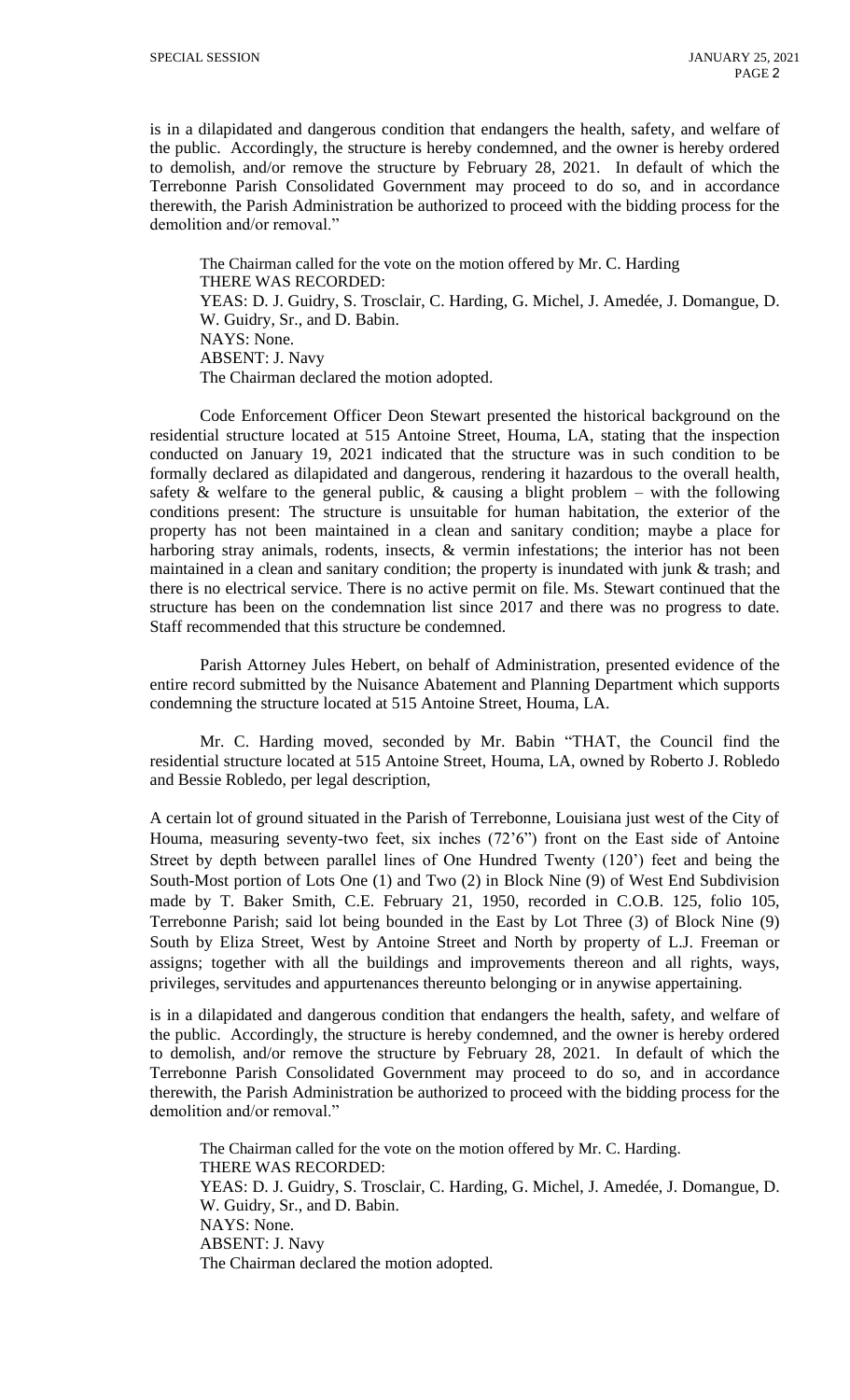Code Enforcement Officer Deon Stewart presented the historical background on the residential structure located at 2384 Highway 665 Montegut, LA, owned by Joseph Levron and Ryan Levron, stating that the inspection conducted on January 19, 2021 indicated that these structures were in such condition to be formally declared as dilapidated and dangerous, rendering them hazardous to the overall health, safety  $\&$  welfare to the general public,  $\&$ causing a blight problem - with the following conditions present: The structure is unsuitable for human habitation, maybe a place for harboring stray animals, rodents, insects, & vermin infestations; the interior has not been maintained in a clean and sanitary condition; property is inundated with junk & trash; there is no electrical service. Ms. Stewart also stated that this structure has been on the condemnation list since 2018 and there was no progress to date. Staff recommended that this structure be condemned.

Parish Attorney Jules Hebert, on behalf of Administration, presented evidence of the entire record submitted by the Nuisance Abatement and Planning Department which supports condemning the structure located at 2384 Highway 665 Montegut, LA.

Mr. S. Trosclair moved, seconded by Mr. D. Babin, "THAT, the Council find the residential structure located at located at 2384 Highway 665, Montegut, LA, owned by Joseph Levron and Ryan Levron, per legal description,

On the right descending bank of Bayou Pointe Au Chien. Bounded above by Henry Naquin. Bounded below by Paul Allie Levron. Having a frontage of 229 feet by depth survey. In Section 53 T18S-R19E. Less lot 80 X 450 feet sold to Raymond J Belanger. CB 152/684.

is in a dilapidated and dangerous condition that endangers the health, safety, and welfare of the public. Accordingly, the structure is hereby condemned, and the owner is hereby ordered to demolish, and/or remove the structure by February 28, 2021. In default of which the Terrebonne Parish Consolidated Government may proceed to do so, and in accordance therewith, the Parish Administration be authorized to proceed with the bidding process for the demolition and/or removal."

The Chairman called for the vote on the motion offered by Mr. S. Trosclair. THERE WAS RECORDED: YEAS: D. J. Guidry, S. Trosclair, C. Harding, G. Michel, J. Amedée, J. Domangue, D. W. Guidry, Sr., and D. Babin. NAYS: None. ABSENT: J. Navy The Chairman declared the motion adopted.

Code Enforcement Officer Deon Stewart presented the historical background on the residential structure located at 136 King Street, Houma, LA. Ms. Stewart also stated that this structure has been on the condemnation list since 2018 and then recommended that the file be closed due to the removal and relocation of said structure.

Mr. D. J. Guidry moved, seconded by Mr. D. Babin, "THAT, the Council concur with the recommendation of Administration to close the condemnation file on the residential structure located at 136 King Street, Houma, LA, owned by Elaine M. Nevers-Williams."

The Chairman called for the vote on the motion offered by Mr. D. J. Guidry. THERE WAS RECORDED: YEAS: D. J. Guidry, S. Trosclair, C. Harding, G. Michel, J. Amedée, J. Domangue, D. W. Guidry, Sr., and D. Babin. NAYS: None. ABSENT: J. Navy The Chairman declared the motion adopted.

Code Enforcement Officer Deon Stewart presented the historical background on the residential structure located at 57 Kingsridge Loop, Houma, LA, owned by Mario J. Olivas, stating that substantial residential renovations have been made. Staff recommended that the file be closed.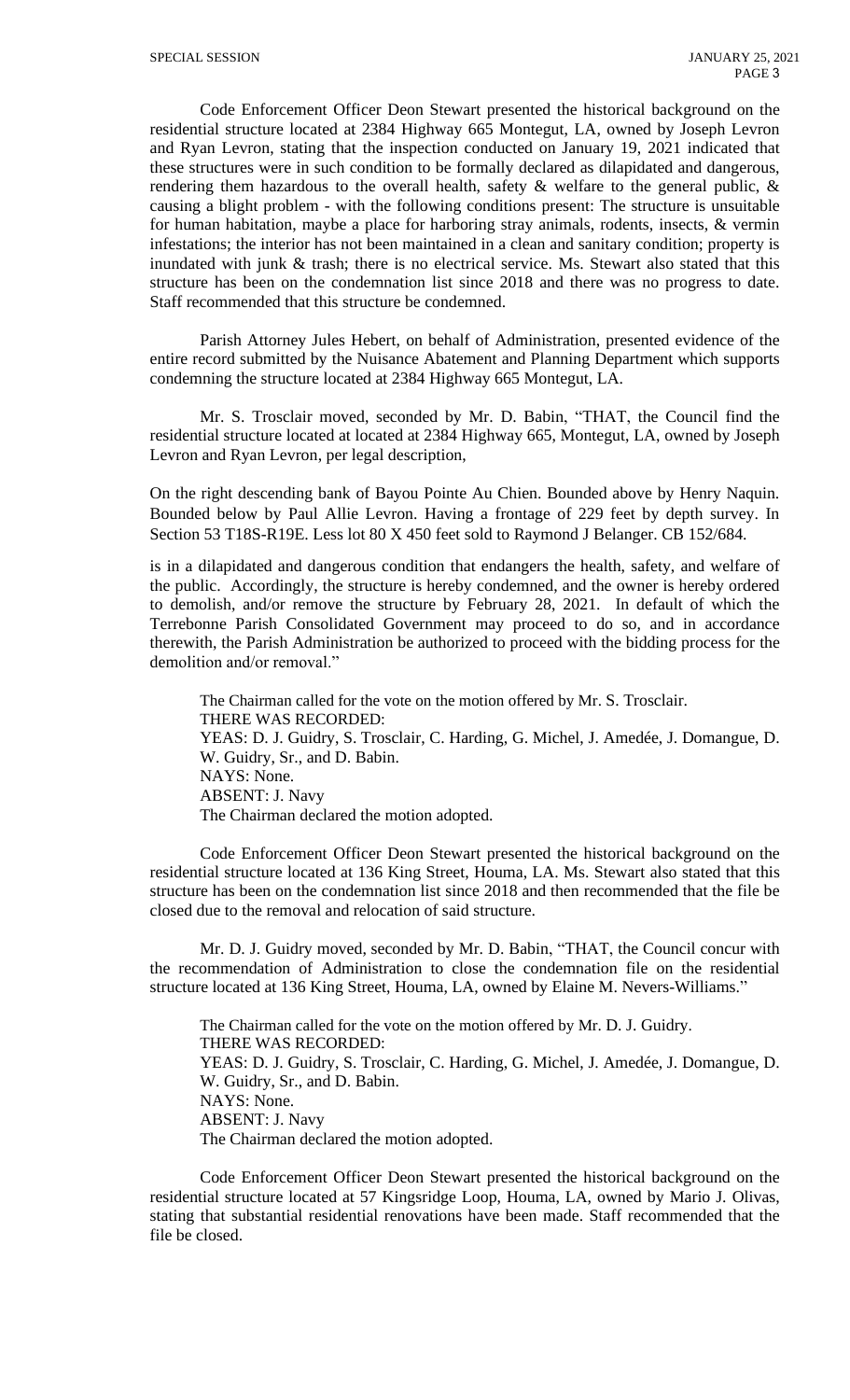Mr. D. J. Guidry moved, seconded by Mr. G. Michel, "THAT, the Council concur with the recommendation of Administration to close the condemnation file on the residential structure located at 57 Kingsridge Loop, Houma, LA, owned by Mario J. Olivas, due to the structure no longer being in a dilapidated and dangerous condition."

The Chairman called for the vote on the motion offered by Mr. D. J. Guidry. THERE WAS RECORDED: YEAS: D. J. Guidry, S. Trosclair, C. Harding, G. Michel, J. Amedée, J. Domangue, D. W. Guidry, Sr., and D. Babin. NAYS: None. ABSENT: J. Navy The Chairman declared the motion adopted.

Code Enforcement Officer Deon Stewart presented the historical background on the residential structure located at 1431 Gautreaux Street, Houma, LA, owned by Bessie C. Lewis, James C. Lewis, Jr., Jessie Lewis Jefferson, Sadie George, Betty R. Brown, Bessie B. Carter, Ralph E. Lewis, Alvin C. Lewis, and Frank D. Lewis, stating that the inspection conducted on January 19, 2021 indicated that this structure was in such condition to be formally declared as dilapidated and dangerous, rendering it hazardous to the overall health, safety  $\&$  welfare to the general public,  $\&$  causing a blight problem - with the following conditions present: The structure is unsuitable for human habitation; may possibly attract vagrancy & other illegal activity; the exterior of the property has not been maintained in a clean and sanitary condition; and exterior walls contain holes and missing/rotting materials. There is no active permit on file. Ms. Stewart continued that the structure has been on the condemnation list since 2018 and that there was no progress to date. Staff recommended that the structure be condemned.

Ms. Sadie George, an owner of the property located at 1431 Gautreaux Street, requested that the Council grant her an extension to complete the needed repairs.

Parish Attorney Jules Hebert, on behalf of Administration, presented evidence of the entire record submitted by the Nuisance Abatement and Planning Department which supports condemning the structure located at 1431 Gautreaux Street, Houma, LA.

Mr. C. Harding moved, seconded by Mr. S. Trosclair "THAT, the Council find the residential structure located at 1431 Gautreaux Street, Houma, LA, owned by Bessie C. Lewis, James C. Lewis, Jr., Jessie Lewis Jefferson, Sadie George, Betty R. Brown, Bessie B. Carter, Ralph E. Lewis, Alvin C. Lewis, and Frank D. Lewis, per legal description,

A certain lot of ground situated in the City of Houma, Parish of Terrebonne, Louisiana, in that portion thereof known as Deweyville, said lot bounded on the West by Gautreaux Street, on the north by Lot No. ten (10), East by Lot No. seven (7) and South by Lot No. six (6), said lot being known and designated as Lot No. eight (8) in Block No. nine (9) on a plan of said Deweyville made by C.E. Smedes, Surveyor, on file in the Office of the Clerk of Court of Terrebonne Parish, Louisiana.

is in a dilapidated and dangerous condition that endangers the health, safety, and welfare of the public. Accordingly, the structure is hereby condemned, and the owner is hereby ordered to demolish, and/or remove the structure by April 26, 2021. In default of which the Terrebonne Parish Consolidated Government may proceed to do so, and in accordance therewith, the Parish Administration be authorized to proceed with the bidding process for the demolition and/or removal."

The Chairman called for the vote on the motion offered by Mr. C. Harding. THERE WAS RECORDED: YEAS: D. J. Guidry, S. Trosclair, C. Harding, G. Michel, J. Amedée, J. Domangue, D. W. Guidry, Sr., and D. Babin. NAYS: None. ABSENT: J. Navy The Chairman declared the motion adopted.